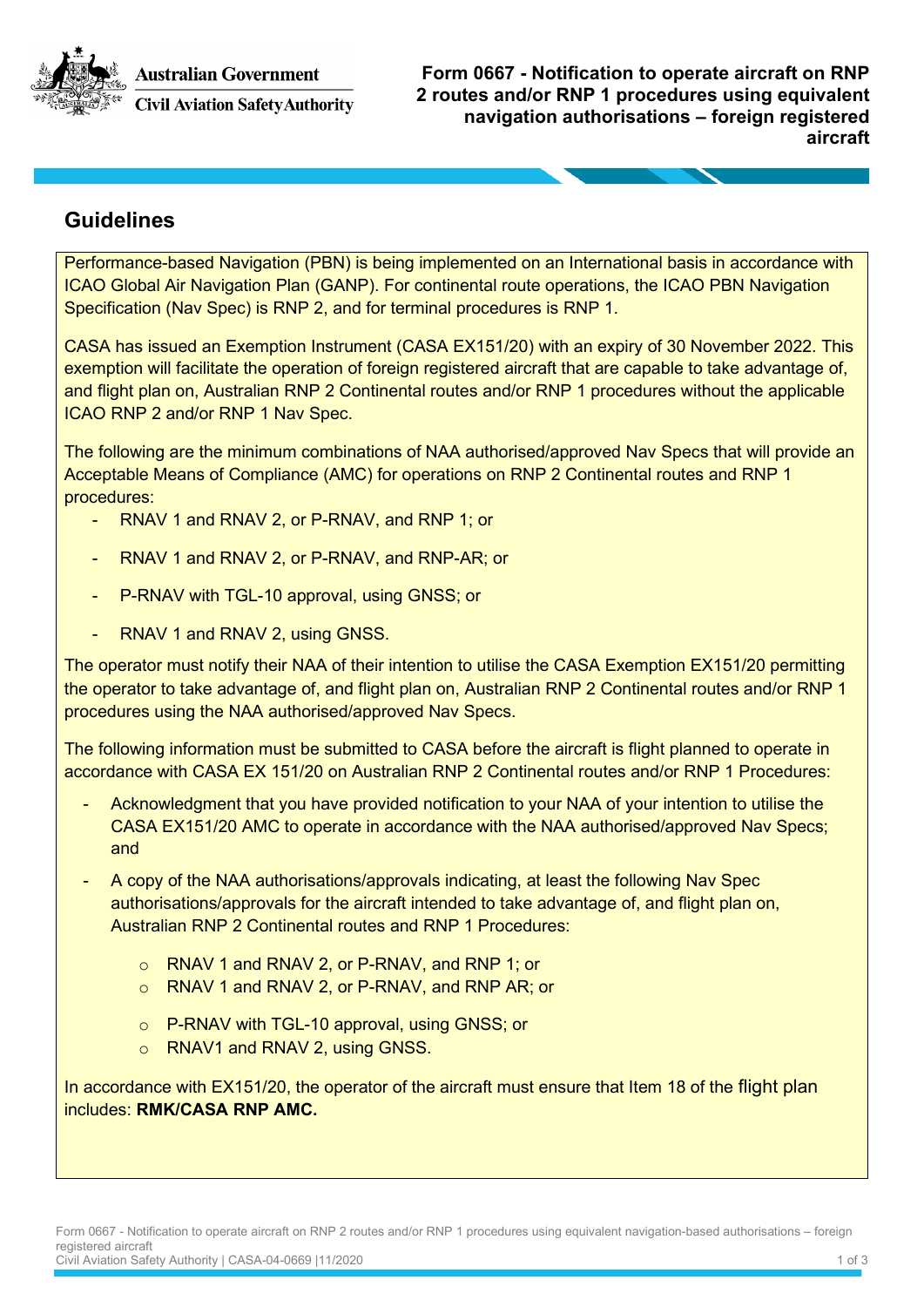**Australian Government** 



**Civil Aviation Safety Authority** 

**Form 0667 - Notification to operate aircraft on RNP 2 routes and/or RNP 1 procedures using equivalent navigation authorisations – foreign registered aircraft**

| Part A - Details of Applicant *        |  |                                         |  |  |  |
|----------------------------------------|--|-----------------------------------------|--|--|--|
| Part B - Applicable Aircraft *         |  | *Completion of these parts is mandatory |  |  |  |
| Part C - Applicants Declaration *      |  |                                         |  |  |  |
| Part D - Submitting the Notification * |  | International ops@casa.gov.au           |  |  |  |
| <b>Part A – Details of Applicant</b>   |  |                                         |  |  |  |
| <b>Operator's Details</b>              |  |                                         |  |  |  |
| <b>Name of Operator</b>                |  |                                         |  |  |  |
| <b>ARN</b> (if applicable)             |  |                                         |  |  |  |
| <b>FATAOC # (if applicable)</b>        |  |                                         |  |  |  |
| <b>Country</b>                         |  |                                         |  |  |  |
| <b>Contact Person</b>                  |  |                                         |  |  |  |
| <b>Email Address</b>                   |  |                                         |  |  |  |
| <b>NAA Details</b>                     |  |                                         |  |  |  |
| Name of NAA                            |  |                                         |  |  |  |
| <b>Contact Person</b>                  |  |                                         |  |  |  |
| <b>Email Address</b>                   |  |                                         |  |  |  |

#### **Part B – Applicable Aircraft**

| <b>Aircraft Make</b> | <b>Aircraft Model</b> | <b>Aircraft Make</b> | <b>Aircraft Model</b> |
|----------------------|-----------------------|----------------------|-----------------------|
|                      |                       |                      |                       |
|                      |                       |                      |                       |
|                      |                       |                      |                       |
|                      |                       |                      |                       |

### **Part C – Applicant's Declaration**

*Giving false or misleading information is a criminal offence under section 136.1 of the Commonwealth Criminal Code*

#### **Declaration**

I understand that this notification enables the Foreign Operator of a foreign registered aircraft to flight plan and operate the aircraft listed in Part B, on Australian Continental RNP 2 Continental routes and/or RNP 1 procedures when the aircraft is equipped and authorised as specified in the Exemption Instrument, until the Exemption expiry date of 30 November 2022, or until the operator has RNP 1 and RNP 2 Nav Spec authorisation/approval from their NAA.

| On behalf of the operator: |            |
|----------------------------|------------|
| <b>Print Name</b>          |            |
| Signature                  |            |
| <b>Date</b>                | (dd/mm/yy) |

Form 0667 - Notification to operate aircraft on RNP 2 routes and/or RNP 1 procedures using equivalent navigation-based authorisations – foreign registered aircraft Civil Aviation Safety Authority | CASA-04-0669 |11/2020 2 of 3